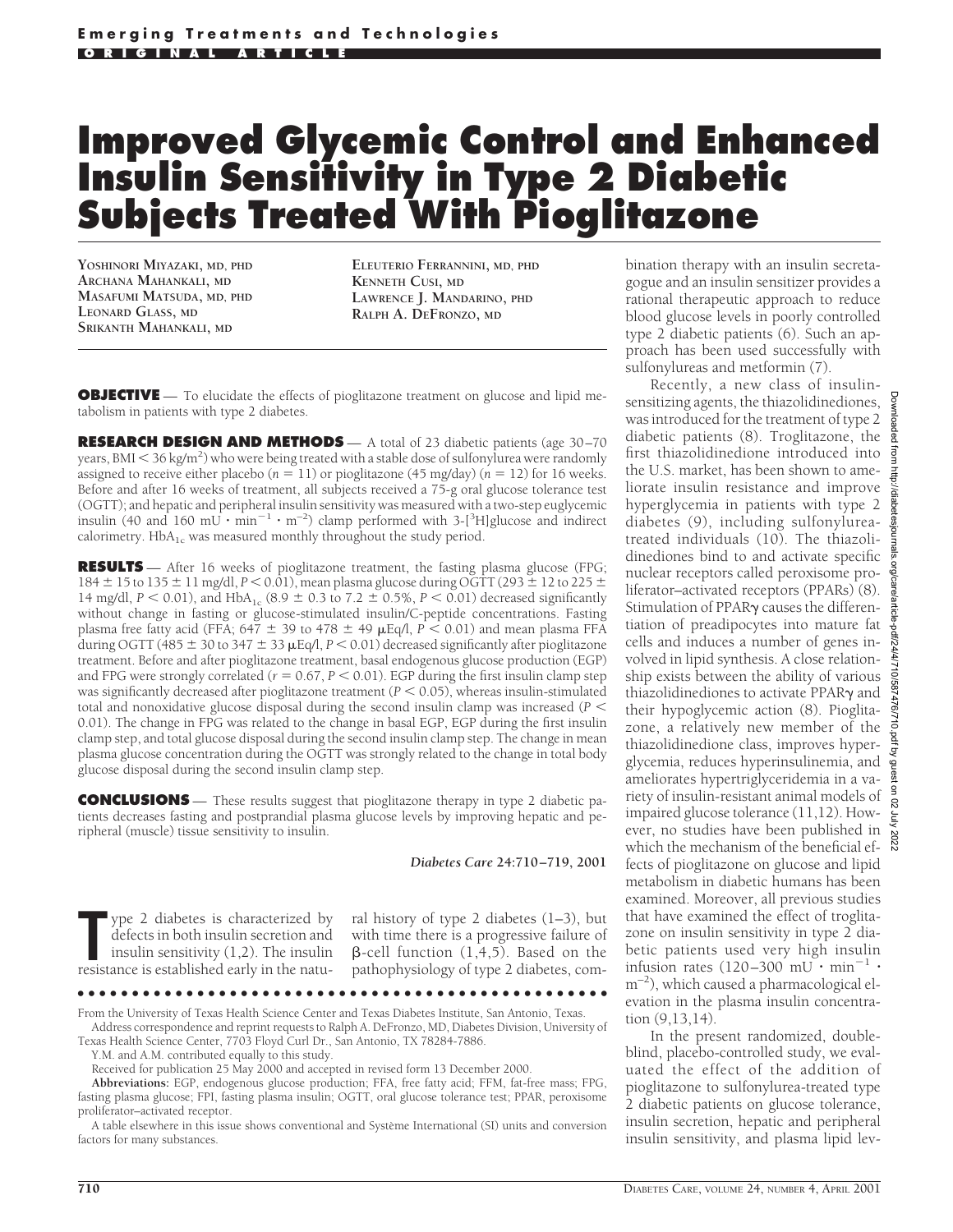|                                                           | Placebo treatment                                 | Pioglitazone treatment                              | P value |
|-----------------------------------------------------------|---------------------------------------------------|-----------------------------------------------------|---------|
| Body weight<br>Before<br>After<br>Change                  | $81.4 \pm 5.0$<br>$81.8 \pm 5.0$<br>$0.3 \pm 0.4$ | $84.8 \pm 3.6$<br>$88.4 \pm 3.6^*$<br>$3.6 \pm 1.4$ | 0.044   |
| BMI (kg/m <sup>2</sup> )<br>Before<br>After<br>Change     | $29.5 \pm 1.3$<br>$29.7 \pm 1.3$<br>$0.1 \pm 0.2$ | $28.7 \pm 1.1$<br>$30.0 \pm 1.1*$<br>$1.3 \pm 0.5$  | 0.037   |
| Fat mass (kg)<br>Before<br>After<br>Change                | $23.7 \pm 2.6$<br>$24.1 \pm 2.7$<br>$0.3 \pm 0.4$ | $26.3 \pm 2.6$<br>$29.8 \pm 2.9*$<br>$3.5 \pm 1.3$  | 0.040   |
| Percentage body fat (%)<br>Before<br>After<br>Change      | $28.8 \pm 2.2$<br>$29.1 \pm 2.2$<br>$0.3 \pm 0.4$ | $30.4 \pm 2.0$<br>$33.1 \pm 1.9^*$<br>$2.7 \pm 1.0$ | 0.043   |
| FFM (kg)<br>Before<br>After<br>Change                     | $57.7 \pm 3.5$<br>$57.0 \pm 3.5$<br>$0.0 \pm 0.1$ | $58.4 \pm 1.6$<br>$58.6 \pm 1.6$<br>$0.2 \pm 0.2$   |         |
| $FPG$ (mg/dl)<br>Before<br>After<br>Change                | $159 \pm 13$<br>$184 \pm 21$<br>$25 \pm 22$       | $184 \pm 15$<br>$135 \pm 11$ †<br>$-50 \pm 12$      | 0.006   |
| $HbA_{lc}$ (%)<br>Before<br>After<br>Change               | $7.9 \pm 0.3$<br>$8.0 \pm 0.4$<br>$0 \pm 0.2$     | $8.9 \pm 0.3$<br>$7.2 \pm 0.5$ †<br>$-1.7 \pm 0.3$  | < 0.001 |
| Fasting insulin $(\mu U/ml)$<br>Before<br>After<br>Change | $21 \pm 4$<br>$13 \pm 3$<br>$-3 \pm 2$            | $17 \pm 3$<br>$15 \pm 4$<br>$-2 \pm 3$              |         |
| Fasting C-peptide (ng/ml)<br>Before<br>After<br>Change    | $2.6 \pm 0.4$<br>$2.5 \pm 0.5$<br>$-0.1 \pm 0.6$  | $2.7 \pm 0.3$<br>$2.5 \pm 0.8$<br>$-0.1 \pm 0.6$    |         |
| Total cholesterol (mg/dl)<br>Before<br>After<br>Change    | $172 \pm 6$<br>$171 \pm 8$<br>$-1 \pm 5$          | $169 \pm 5$<br>$162 \pm 6$<br>$-7 \pm 6$            |         |
| LDL cholesterol (mg/dl)<br>Before<br>After<br>Change      | $111 \pm 5$<br>$111 \pm 5$<br>$0 \pm 4$           | $107 \pm 4$<br>$105 \pm 5$<br>$-2 \pm 6$            |         |
| HDL cholesterol (mg/dl)<br>Before<br>After<br>Change      | $37 \pm 2$<br>$36 \pm 2$<br>$-1 \pm 1$            | $35 \pm 3$<br>$35 \pm 2$<br>$1 \pm 2$               |         |
| Triglycerides (mg/dl)<br>Before<br>After<br>Change        | $123 \pm 12$<br>$123 \pm 15$<br>$1 \pm 11$        | $138 \pm 15$<br>$105 \pm 11*$<br>$-33 \pm 11$       | 0.047   |
| $FFAs(\mu Eq/l)$<br>Before<br>After<br>Change             | $659 \pm 47$<br>$672 \pm 54$<br>$13 \pm 52$       | $647 \pm 39$<br>$478 \pm 49*$<br>$168 \pm 52$       | 0.020   |

# **Table 1—***Changes from baseline in body weight, fat mass, and key substrate/ hormone measurements*

 $*P < 0.05$  vs. before treatment;  $\uparrow P < 0.01$  vs. before treatment.

els. To the best of our knowledge, this represents the first study that has attempted to define the mechanism(s) by which pioglitazone improves glucose metabolism and glycemic control in type 2 diabetic patients, and that has examined the effect of physiologic plasma insulin concentrations on tissue sensitivity to insulin.

#### **RESEARCH DESIGN AND METHODS**

#### Subjects

A total of 23 type 2 diabetic patients were recruited from the outpatient medicine clinic of the Texas Diabetes Institute. All subjects had been taking a stable dose of sulfonylurea for at least 3 months before study. Patients who had previously received insulin, metformin, another thiazolidinedione, or acarbose were excluded. Entry criteria included age 30–70 years, BMI  $<$  36 kg/m<sup>2</sup>, stable body weight for at least 3 months before the study, and fasting plasma glucose (FPG) 140–240 mg/dl (Table 1). Patients were in good general health without cardiac, hepatic, renal, or other chronic diseases. Subjects were not consuming any medications known to affect glucose metabolism and none were performing any excessive physical activity. All subjects gave signed, informed consent before participation in the study. The protocol was approved by the Institutional Review Board of the University of Texas Health Science Center at San Antonio.

#### Study design

The study had a double-blind, placebocontrolled, parallel design. During the 4 weeks before randomization, FPG was measured on four occasions at weekly intervals, and in each subject, the variability was  $<$  5%. HbA<sub>1c</sub>, fasting plasma lipids, and blood pressure were determined during each visit. During this 4-week period, subjects met with the dietitian and were instructed to consume a weightmaintaining diet containing 50% carbohydrate, 30% fat, and 20% protein. During the week before randomization, each subject underwent the following: *1*) 75-g oral glucose tolerance test (OGTT); *2*) measurement of lean body mass and fat mass using an intravenous bolus of  ${}^{3}H_{2}O$ ; *3*) euglycemic insulin clamp study with tritiated glucose and indirect calorimetry to examine hepatic and peripheral tissue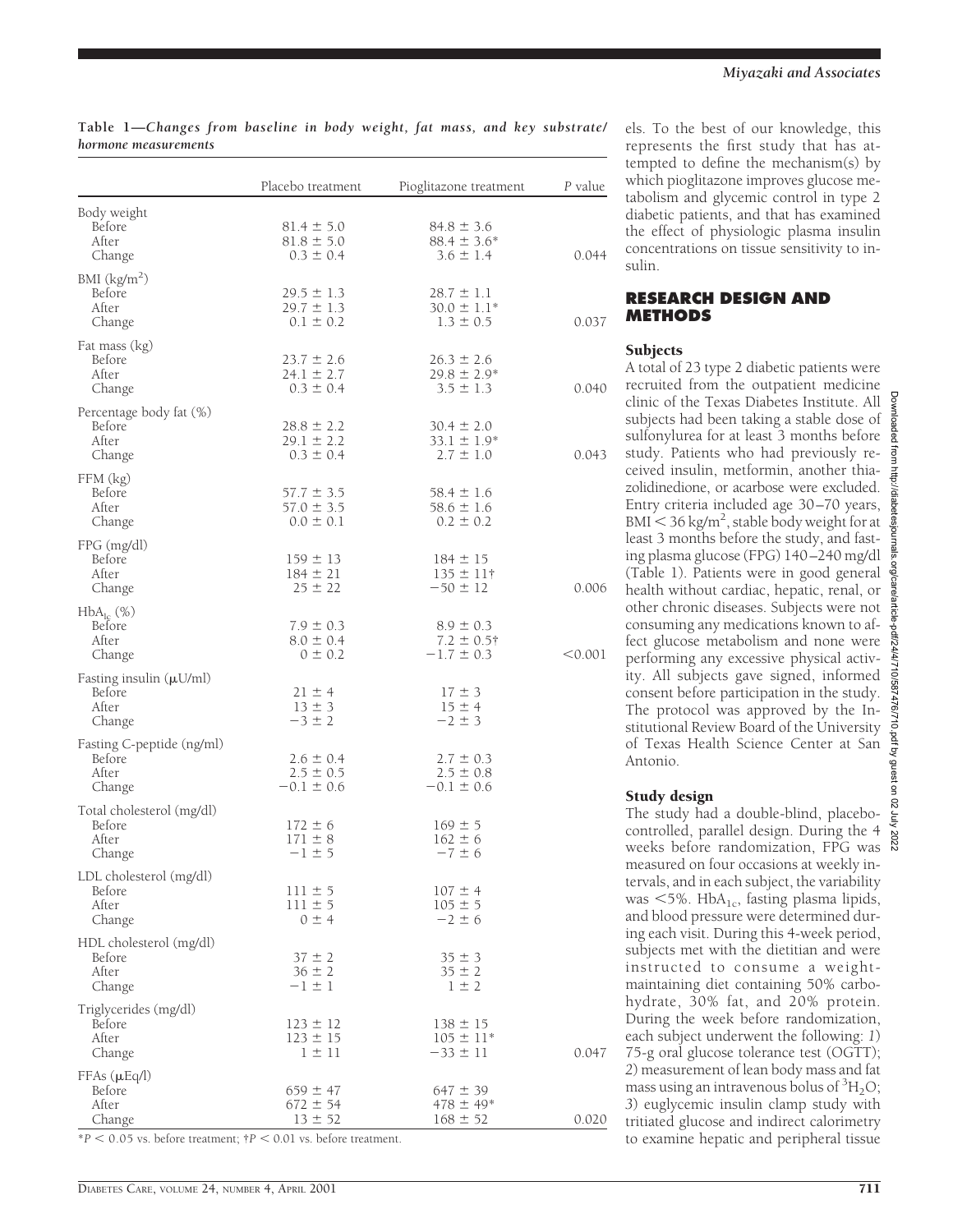sensitivity to insulin. The bolus injection of <sup>3</sup> H2O was performed on the same day as the OGTT, which was performed 4–7 days before the insulin clamp study. All studies were performed in the postabsorptive state at 8:00 A.M. after an overnight 10- to 12-h fast. Subjects omitted the dose of sulfonylurea on the day of study. After completion of these studies, subjects were randomized to receive placebo or pioglitazone, 45 mg/day, with breakfast. Subjects returned to the clinical research center at 8:00 A.M. every 2 weeks for measurement of FPG, body weight, and blood pressure. On each visit, dietary adherence was reinforced. Fasting plasma lipids and  $HbA_{1c}$  were measured monthly.

# **OGTT**

Plasma glucose, free fatty acid (FFA), insulin, and C-peptide concentrations were measured at  $-30$ ,  $-15$ , and 0 min. At time 0, subjects ingested 75 g of glucose in 300 ml of orange-flavored water, and plasma glucose, FFA, insulin, and C-peptide concentrations were measured every 15 min for 2 h. At time 0, a  $100 - \mu$ Ci intravenous bolus of  ${}^{3}H_{2}O$  was administered and plasma tritiated water radioactivity was determined at 90, 105, and 120 min for calculation of lean body mass and fat mass (15).

# Euglycemic insulin clamp

Insulin sensitivity was assessed with a two-step euglycemic insulin clamp (16). At 8:00 A.M., the FPG was measured and a primed (25  $\mu$ Ci  $\times$  FPG/100) continuous  $(0.25 \,\mu\text{Ci/min})$  infusion of 3-[<sup>3</sup>H]glucose was started at time –180 min via a catheter placed into an antecubital vein. A second catheter was placed retrogradely into a vein on the dorsum of the hand, which was then placed in a heated box (60°C). Baseline arterialized venous blood samples for determination of plasma 3-[<sup>3</sup>H] glucose radioactivity and glucose and insulin concentrations were drawn at  $-30, -20, -10, -5,$  and 0 min. At time 0, a prime-continuous infusion of human regular insulin (Novolin; Novo Nordisk Pharmaceuticals, Princeton, NJ) was started at 40 mU  $\cdot$  min<sup>-1</sup>  $\cdot$  m<sup>-2</sup> body surface area and continued for 90 min (16). At time 90 min, the insulin space was reprimed and the insulin infusion rate was increased to 160 mU  $\cdot$  min<sup>-1</sup>  $\cdot$  m<sup>-2</sup> for another 90 min. After initiation of the insulin infusion, plasma glucose concentration was allowed to decrease to 90–100

mg/dl, at which level it was maintained with a variable infusion of 20% dextrose.

Throughout the insulin clamp, blood samples for determination of plasma glucose concentration were drawn every 5 min. Blood samples for plasma insulin and 3-<sup>[3</sup>H]glucose specific activity were collected every 10–15 min. Continuous indirect calorimetry, using a ventilated hood system (Deltatrac II; SensorMedics, Yorba Linda, CA), was performed during the last 40 min of the basal period and during the last 30 min of each insulin infusion step. Urine samples for determination of urea nitrogen excretion were obtained during the 3 h before and after the start of the insulin clamp.

# Assays

Plasma glucose concentration was measured using the glucose oxidase method (Glucose Analyzer 2; Beckman Instruments, Fullerton, CA). Plasma insulin (Diagnostic Products, Los Angeles, CA) and C-peptide (Diagnostic Systems Laboratories, Webster, TX) were measured by radioimmunoassay.  $HbA_{1c}$  was measured by affinity chromatography (Biochemical Methodology, Drower 4,350; Isolab, Akron, OH). Plasma FFA concentration was measured by enzymatic calorimetric quantification (Wako Chemicals, Neuss, Germany). Plasma total cholesterol and triglyceride levels were measured enzymatically (Boehringer-Mannheim, Indianapolis, IN) on an Hitachi 704 autoanalyzer. HDL cholesterol was measured enzymatically on a Hitachi 704 autoanalyzer after precipitation of chylomicrons and VLDL and LDL cholesterol by phosphotungstic acid. LDL cholesterol was calculated using the Friedwald equation. Tritiated glucose specific activity was determined on barium/zinc deproteinized plasma samples.

# Calculations

Under steady-state postabsorptive conditions, the rate of endogenous glucose appearance  $(R_a)$  is calculated as the 3- $[{}^3\text{H}]$ glucose infusion rate (disintegrations per minute per minute) divided by the steady-state plasma 3-[<sup>3</sup>H]glucose specific activity (disintegrations per minute per milligram). During the insulin clamp, *Ra* was calculated from Steele's equation (17), using a distribution volume of 250 ml/kg. Endogenous glucose production (EGP) was calculated as:  $EGP = R<sub>a</sub> - the$ exogenous glucose infusion rate. Total

glucose disposal equals the sum of EGP plus the glucose infusion rate. Rates of glucose and lipid oxidation were calculated on the basis of oxygen consumption and carbon dioxide production data obtained from indirect calorimetry. Nonoxidative glucose disposal, an index of glycogen formation, was calculated by subtracting the rate of glucose oxidation from the rate of total body glucose disposal.

Total body water was calculated from the mean plasma [<sup>3</sup>H]-water radioactivity at 90, 105, and 120 min after the bolus of  ${}^{3}H_{2}$ 0. Plasma tritiated water specific activity was calculated assuming that plasma water represents 93% of total plasma volume. Fat-free mass (FFM) equals total body water divided by 0.73 (18).

The area under the glucose, insulin, http://diabetesjournals.org/care/article C-peptide, and FFA curves during the OGTT was determined using the trapezoidal rule. The mean plasma glucose, insulin, C-peptide, and FFA concentrations during the OGTT were calculated by dividing the area under the curve by 120 min.

# Statistical analysis

pdf/24/4/710/587476/710.pdf by guest on 02 July Statistical calculations were performed with StatView for Windows, version 5.0 (SAS Institute, Cary, NC). Values before and after treatment within each group (intragroup) were analyzed using paired Student's *t* test. Comparison between groups (intergroup) was performed using analysis of variance with Bonferroni/Dunn post hoc testing when appropriate. Comparisons over time were made by using repeated-measures analysis of variance. Pearson correlations between continuous 2022 variables were used as a measure of association, and  $\chi^2$  test was used for comparing proportions between the groups. Data are presented as mean  $\pm$  SEM. A *P* value  $<$  0.05 was considered statistically significant.

# **RESULTS**

#### Patient characteristics,  $HbA_{1c}$ , and FPG

Demographic characteristics are summarized in Table 1. The placebo- and pioglitazone-treated groups were similar in age  $(55 \pm 4 \text{ vs. } 54 \pm 3 \text{ years})$ , race (three Caucasian, seven Mexican-American, one African-American versus five white, six Mexican-American, and one AfricanDownloaded from http://diabetesjournals.org/care/article-pdf/24/4/710/587476/710.pdf by guest on 02 July 2022

loaded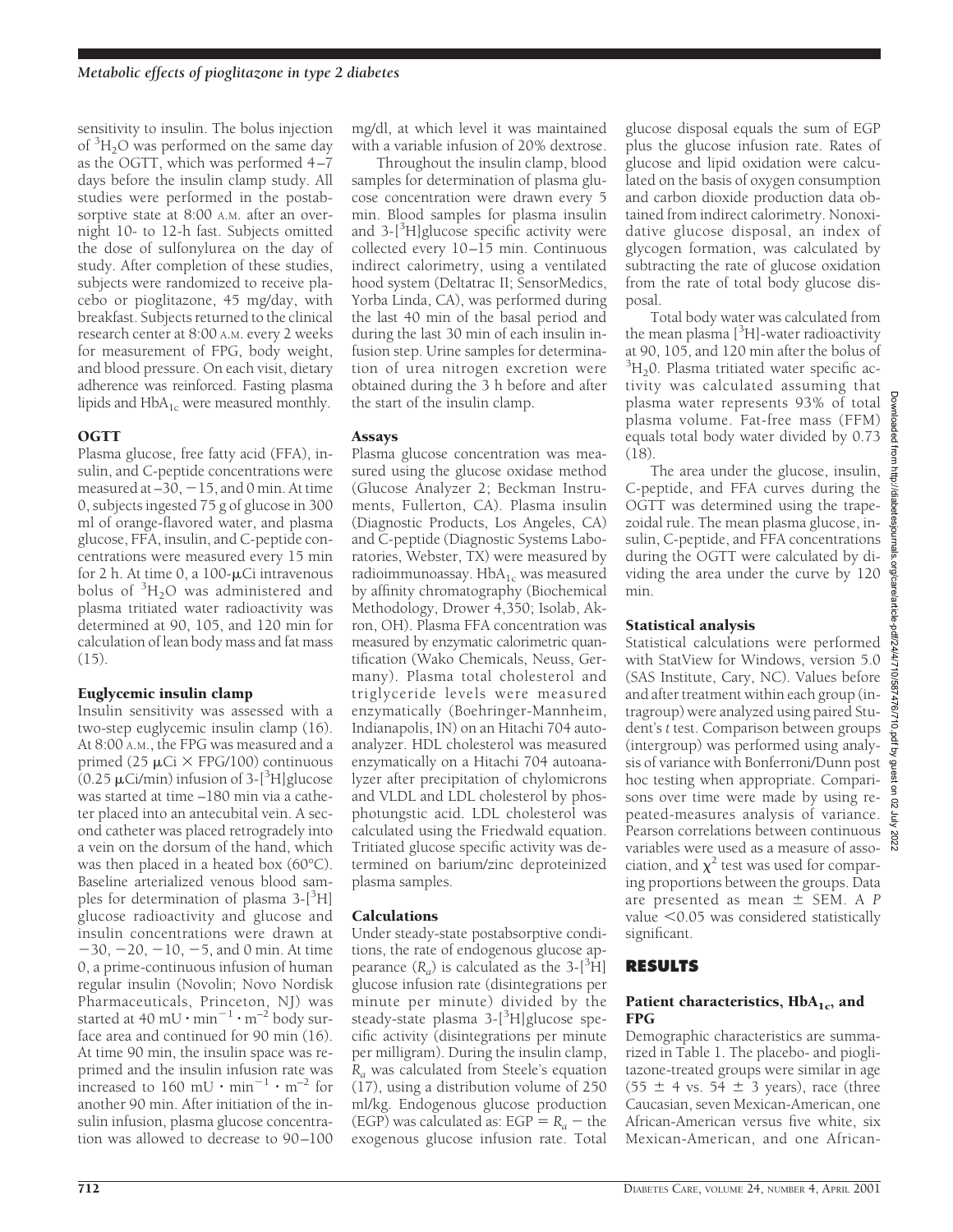

Figure 1—*Time course of the change in FPG and triglyceride (TG) concentrations from baseline during the 4-month study period in pioglitazone and placebo groups.* P *values indicate significant differences in the change of FPG or TG concentrations over the 4-month study period between the two groups.*  $*P < 0.05$  *and*  $*P < 0.01$  *vs. baseline.* 

American), duration of diabetes (4.7  $\pm$ 1.4 vs.  $5.8 \pm 1.4$  years), BMI, FPG,  $HbA<sub>1c</sub>$ , fasting insulin and C-peptide concentrations, plasma lipid levels, fat mass, and FFA (Table 1). There were more men than women in the pioglitazone group (11 men, 1 woman) versus the placebo group (6 men, 5 women). However, it is known that women respond better than men to thiazolidinediones because of their greater percentage of body fat (19).

After 16 weeks of treatment, significant increases in body weight, BMI, percentage of body fat, and fat mass were observed in the pioglitazone group (Table 1). Body weight, BMI, and percentage of body fat did not change in the placebo group (Table 1). The changes in body weight, BMI, and fat mass in the pioglitazone group were significantly  $(P < 0.05)$ greater than in the placebo group. Plasma HbA<sub>1c</sub> ( $\Delta$  = -1.7  $\pm$  0.3%, *P* < 0.01) and FPG ( $\Delta = -50 \pm 12$  mg/dl,  $P < 0.01$ ) decreased significantly in the pioglitazone group and remained unchanged or increased slightly in the placebo group (Table 1). Fasting plasma insulin and Cpeptide levels did not change significantly in either group. Fasting plasma triglyceride ( $\Delta = -33 \pm 11$  mg/dl, *P* < 0.05) and FFA ( $\Delta = -168 \pm 32$   $\mu$ Eq/l,  $P < 0.01$ ) concentrations decreased significantly in the pioglitazone group and remained unchanged in the placebo group. The timerelated changes from baseline in FPG and plasma triglyceride concentrations over the 16-week study period are shown in Fig. 1. Within 2 weeks after the start of pioglitazone treatment, the FPG began to decrease and the decrement from baseline achieved statistical significance by week

4. The maximum decrement in FPG was reached after 6 weeks of pioglitazone treatment. In the placebo group, the FPG increased slightly throughout the 16 week study period. Compared with the placebo group, the change in FPG over the 16-week treatment period was significantly greater  $(P < 0.01)$ . The plasma triglyceride concentration decreased significantly by week 4 in the pioglitazone group and remained decreased throughout the 16-week study period  $(P < 0.05)$ . The decrement in plasma triglyceride concentration was greater in the pioglitazone group versus the placebo group  $(P =$ 0.05).

# **OGTT**

Before treatment, the plasma glucose, insulin, C-peptide, and FFA concentrations during the OGTT were similar in the placebo and pioglitazone groups (Fig. 2). After pioglitazone treatment, the mean plasma glucose (293  $\pm$  12 to 225  $\pm$  14 mg/dl,  $P < 0.01$ ) and FFA (483  $\pm$  30 to  $347 \pm 33$   $\mu$ Eq/l,  $P < 0.01$ ) concentrations during the OGTT decreased significantly from baseline and the decrements were significantly different from the placebo group ( $P = 0.001$ ) (Fig. 2). The incremental area under the plasma glucose concentration curve was reduced by pioglitazone (10,807  $\pm$  761 vs. 13,028  $\pm$ 597 mg/dl,  $P = 0.01$ ) and did not change with placebo  $(11, 413 \pm 1, 360 \text{ vs.}$ 11,485  $\pm$  902 mg/dl, NS). There was no significant change in the plasma insulin and C-peptide concentrations during the OGTT after pioglitazone or placebo treatment (Fig. 2). The fasting plasma FFA concentration ( $r = 0.325$ ,  $P = 0.03$ ) and

the mean plasma FFA during the OGTT  $(r = 0.48\dot{1}, P < 0.001)$  were correlated with the mean plasma glucose concentration during the OGTT. The fasting plasma FFA concentration was correlated with the FPG  $(r = 0.282, P = 0.05)$ .

### Euglycemic insulin clamp

Before treatment, the plasma glucose concentrations during the first (103  $\pm$  7 vs. 98  $\pm$  5 mg/dl) and second (90  $\pm$  1 vs. 91  $\pm$  1 mg/dl) insulin clamp steps were similar in the pioglitazone and placebo groups, respectively. The plasma insulin concentrations during the first (69  $\pm$  8 and 77  $\pm$  8  $\mu$ U/ml) and second (341  $\pm$ 28 and 379  $\pm$  29  $\mu$ U/ml) insulin clamp steps were similar in the pioglitazone and placebo groups. During the first and second insulin clamp steps performed after pioglitazone and placebo treatment, the plasma glucose and insulin concentrations were similar to those in the baseline insulin clamp study.

Before treatment, the basal rate of EGP was similar in the pioglitazone  $(2.8 \pm 0.1 \text{ mg/kg FFM per min})$  and placebo (2.5  $\pm$  0.1 mg/kg FFM per min) groups and remained unchanged after 16 weeks of pioglitazone  $(2.8 \pm 0.1 \text{ mg/kg})$ FFM per min) and placebo (2.6  $\pm$  0.1 mg/kg FFM per min) treatment. Before treatment, the FPG concentration was strongly correlated with basal EGP in all subjects ( $r = 0.73$ ,  $P < 0.001$ ), and this correlation persisted after treatment. Because a 3-h period is required for tritiated glucose equilibration before the start of the insulin clamp, basal EGP was measured at  $\sim$ 11:30 A.M., whereas the FPG concentration during the OGTT and bimonthly follow-up visits was measured at 8:00 A.M. During the insulin clamp study performed before the start of therapy, the plasma glucose concentration decreased to 153  $\pm$  10 mg/dl ( $\sim$ 11:30 A.M.) in the pioglitazone group and to  $156 \pm 9$  mg/dl  $(-11:30 \text{ A.M.})$  in the placebo group. During the insulin clamp performed after 4 months, the plasma glucose concentration in the pioglitazone-treated and placebo-treated groups decreased to 130  $\pm$ 11 mg/dl ( $\sim$ 11:30 A.M.) and to 156  $\pm$  16 mg/dl  $(\sim 11:30 \text{ A.M.})$ , respectively (both  $P < 0.01$ ). The time-related decreases in FPG concentration and EGP with prolongation of the fasting period is related to liver glycogen depletion and decreased glycogenolysis (20).

During the first insulin clamp step,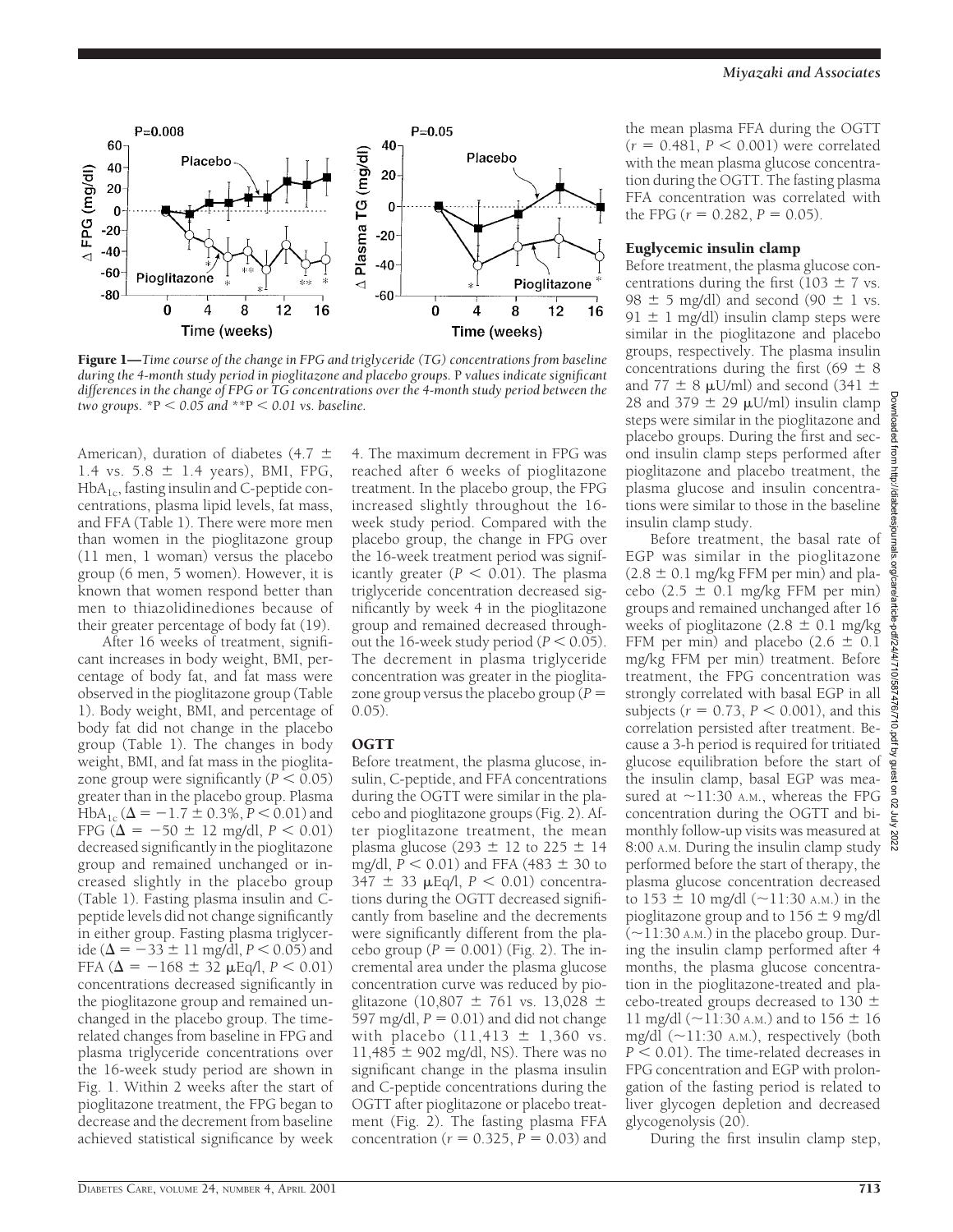

Figure 2—*Plasma glucose, insulin, C-peptide, and FFA concentrations during the 75-g OGTT before and after treatment with placebo or pioglitazone.* P *values indicate significant differences between before and after treatment.*

suppression of EGP after administration of pioglitazone (1.1  $\pm$  0.2 to 0.6  $\pm$  0.2 mg/dl,  $P < 0.05$ ) was greater than with placebo  $(1.0 \pm 0.1 \text{ to } 1.4 \pm 0.2 \text{ mg/dl})$ ,  $P < 0.01$ ). During the second insulin clamp step, EGP was nearly completely suppressed in both the pioglitazone group ( $0.4 \pm 0.1$  mg/dl) and the placebo group  $(0.3 \pm 0.1 \text{ mg/dl}).$ 

In the basal state, total body glucose disposal, glucose oxidation, and nonoxidative glucose disposal were similar in pioglitazone and placebo groups before and after treatment (Fig. 3). During the initial insulin clamp in the pioglitazone group, insulin-stimulated rates of total body glucose disposal, glucose oxidation, and nonoxidative glucose disposal were similar to those in the placebo group. Four months of placebo treatment had no effect on insulin-mediated total body, oxidative, or nonoxidative glucose disposal

(Fig. 3). After 4 months of pioglitazone treatment, there was no significant change in total body glucose disposal  $(4.2 \pm 0.3)$ vs.  $3.9 \pm 0.4$  mg/kg FFM per min) during the first insulin clamp step and a 38% increase (10.5  $\pm$  1.0 vs. 7.6  $\pm$  1.0, *P* < 0.01 vs. baseline insulin clamp and  $P \leq$ 0.01 vs. the placebo group) during the second insulin clamp step (Fig. 3). The improvement in insulin sensitivity was due almost entirely to an improvement in nonoxidative glucose disposal  $(P < 0.01)$ vs. baseline insulin clamp and  $P < 0.01$ vs. placebo) (Fig. 3).

An independent composite measure of whole-body insulin sensitivity can be derived from the OGTT as follows (21):

$$
\frac{10,000}{\sqrt{\text{(FPG X FPI)} \times (\overline{\text{PG}} \times \overline{\text{PI}})}}
$$

where FPI represents the fasting plasma insulin concentration and  $\overline{PG}$  and  $\overline{PI}$  represent the mean plasma glucose and plasma insulin concentrations during the OGTT, respectively. This index provides a composite measure of the combined effects of hyperinsulinemia and hyperglycemia on the muscle and liver, and it has been shown to be highly correlated with insulin sensitivity measured with the euglycemic insulin clamp technique (21). In the placebo group, there was no change in the OGTT-derived composite index of insulin sensitivity (2.2  $\pm$  0.4 vs. 2.1  $\pm$  0.3 mg/dl, respectively; NS). In the pioglitazone group, the OGTT-derived composite index of insulin sensitivity rose by 48% from 2.7  $\pm$  0.4 to 4.0  $\pm$  0.5 mg/dl (*P* < 0.01) after 4 months.

Basal and insulin-mediated suppression (first and second insulin clamp steps) of lipid oxidation was similar in placebo (0.9 to 0.7 to 0.3 mg/kg FFM per min) and pioglitazone (1.0 to 0.7 to 0.4 mg/kg FFM per min) groups before treatment and remained unchanged after 16 weeks of treatment.

#### Blood pressure

Before treatment, there were no differences in systolic blood pressure (130  $\pm$  3 vs.  $127 \pm 5$  mmHg) or diastolic blood pressure (73  $\pm$  4 vs. 77  $\pm$  2 mmHg) between the placebo and pioglitazone groups. During the 16-week study period, there were no significant changes in blood pressure in either group.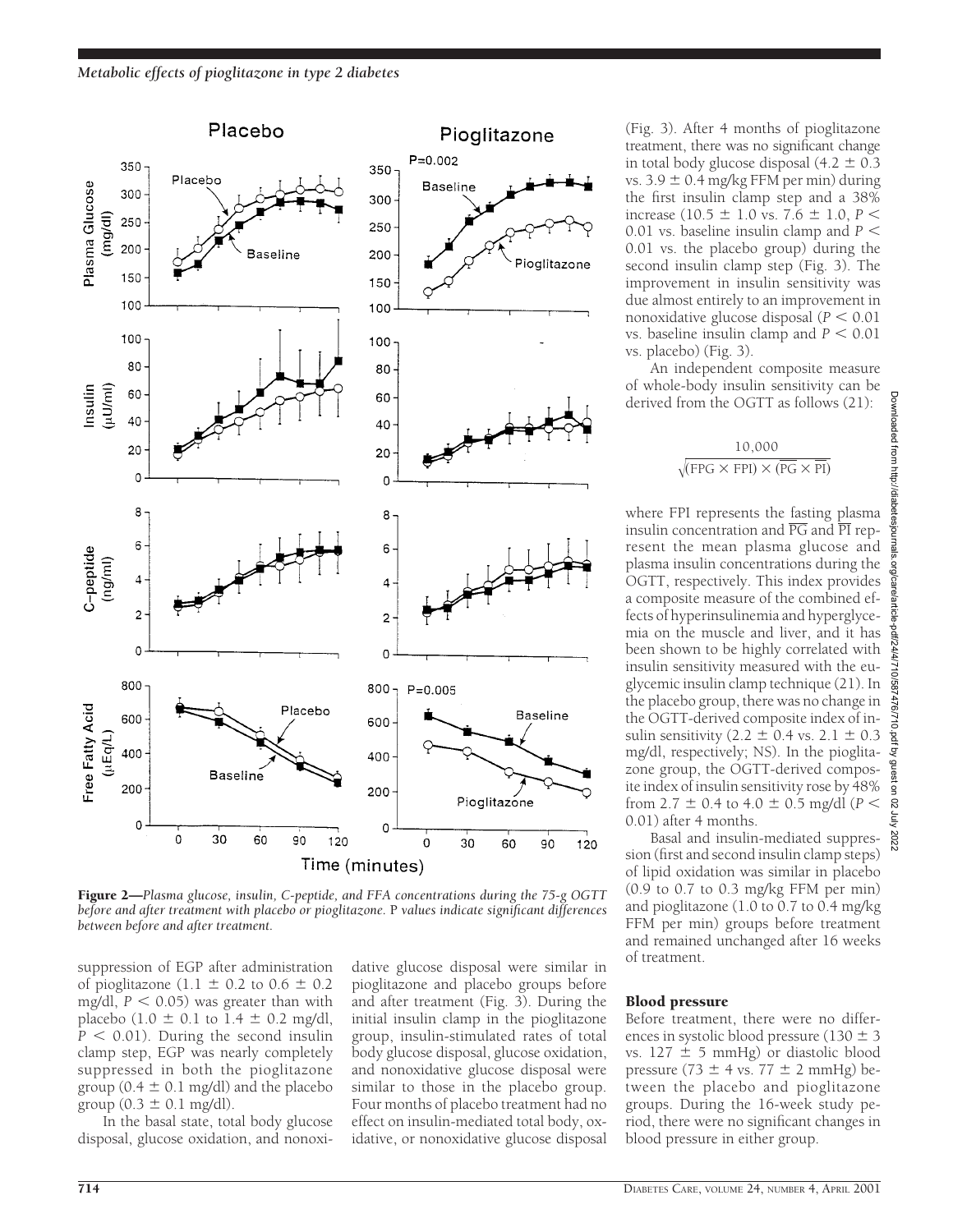

Figure 3—*Rates of total body glucose disposal, glucose oxidation (GLU-OXID), and nonoxidative glucose disposal (NOGD) during the basal state* and during the first (40 mU $\cdot$ min<sup>-1</sup> $\cdot$ m<sup>-2</sup>) and second (160 mU $\cdot$ min<sup>-1</sup> $\cdot$ m<sup>-2</sup>) insulin clamp steps in the placebo (left) and pioglitazone (right) groups *before and after 4 months of treatment.*

#### Regression analyses

Table 2 shows the results of simple Pearson correlation coefficients between the changes in FPG and mean plasma glucose concentration during the OGTT and the following variables: change in body weight and fat mass, indexes of peripheral and hepatic insulin sensitivity during the euglycemic insulin clamp, and plasma FFA levels in the fasting state and during the OGTT. The change in FPG was weakly and inversely correlated with the changes in body weight  $(P = 0.07)$  and fat mass ( $P = 0.07$ ). The change in FPG also was inversely correlated with insulinstimulated glucose disposal (second insulin clamp step) and positively correlated with the change in basal endogenous (primarily hepatic) glucose production and suppression of EGP by insulin (first insulin clamp step). The change in mean plasma glucose concentration during the OGTT was inversely correlated with the change in body weight, the change in fat mass, and insulin-stimulated glucose disposal (second insulin clamp step) and positively correlated with the change in EGP (first insulin clamp step). The changes in FPG and mean plasma glucose

concentration during the OGTT were correlated with the change in mean plasma FFA concentration during the OGTT. Using stepwise multivariate analysis, the combined changes in basal EGP and in total body glucose disposal during the second insulin clamp step were the best predictors of change in the FPG level  $(R^2)$  $= 0.56, P = 0.0003$ . Addition of all other variables did not significantly improve the correlation ( $R^2 = 0.69$ ). The change in total body glucose disposal during the second insulin clamp step was the most important predictor of the change in mean plasma glucose concentration during the OGTT ( $R^2 = 0.65$ ,  $P < 0.0001$ ).

**CONCLUSIONS** — In the present study, we examined the mechanisms by which pioglitazone reduces the FPG concentration and postprandial glucose levels in type 2 diabetic patients who were being treated with a stable dose of sulfonylurea. To our knowledge, this study represents the first report that has measured the effect of any thiazolidinedione on insulin sensitivity in type 2 diabetic subjects in response to a physiologic increment in plasma insulin concentration.

Three previous studies (9,13,14) have examined the effect of troglitazone on insulin sensitivity in type 2 diabetic individuals, and in each of these studies, the investigators used a pharmacological insulin infusion rate ( $120-300$  mU  $\cdot$  min<sup>-</sup>  $\cdot$ m<sup>-2</sup>) that produced very unphysiological plasma insulin concentrations. Moreover, because EGP is completely suppressed by these pharmacological levels of hyperinsulinemia, it is not possible to evaluate the effect of troglitazone on hepatic insulin sensitivity.

Our results demonstrate that a 16 week course of pioglitazone (45 mg/day) therapy reduces both the FPG concentration and the postprandial glucose excursion during the OGTT, leading to a 1.7% decrease in  $HbA_{1c}$ . It is noteworthy that the decrement in the area under the plasma glucose concentration curve during the OGTT after administration of pioglitazone was decreased by  $17\%$  ( $P =$ 0.01 vs. baseline;  $P < 0.01$  vs. placebo). Thus, pioglitazone, unlike metformin (7) and sulfonylureas (22), significantly improved the postprandial glucose excursion. Consistent with this observation, the decrement in mean plasma glucose con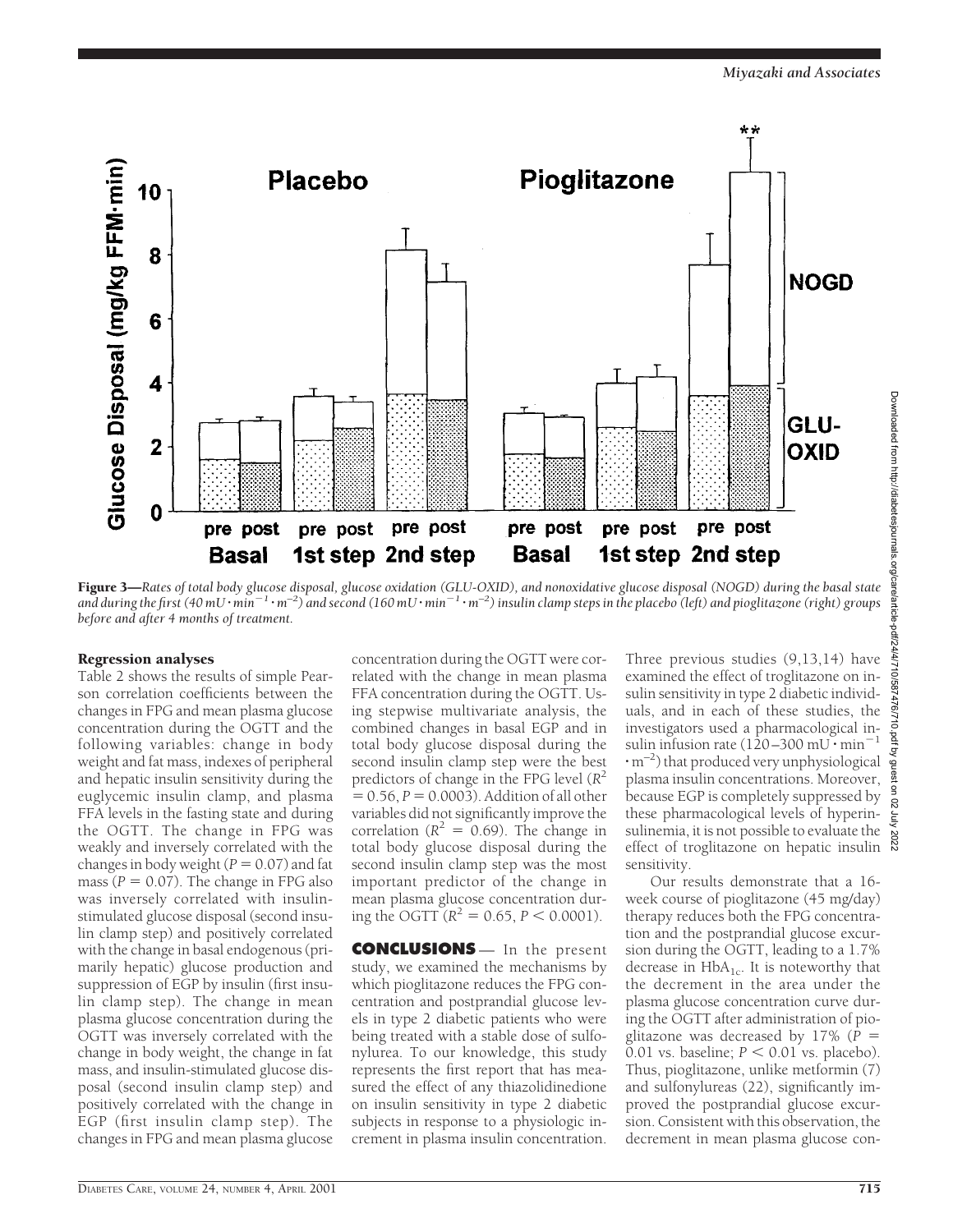**Table 2—***Summary of Pearson correlation coefficients for the changes in FPG concentration and the change in mean plasma glucose concentration during the OGTT with selected variables*

| Parameter                   | $\Delta$ FPG | $\Delta$ Mean PG<br>during<br>OGTT |
|-----------------------------|--------------|------------------------------------|
| $\Delta$ Body weight        | $-0.377*$    | $-0.423*$                          |
| $\Delta$ Fat mass           | $-0.377*$    | $-0.416*$                          |
| $\Delta$ Basal EGP          | $0.515*$     | 0.140                              |
| $\Delta$ First EGP          | $0.545$ †    | $0.474*$                           |
| $\Delta$ First TGD          | $-0.100$     | $-0.160$                           |
| $\Delta$ Second TGD         | $-0.541$ †   | $-0.806\dagger$                    |
| $\Delta$ Fasting plasma FFA | 0.180        | 0.146                              |
| $\Delta$ Mean FFA during    | $0.514*$     | $0.447*$                           |
| OGTT                        |              |                                    |
| $\Delta$ Triglycerides      | 0.488        | 0.316                              |

FPG measured in mg/dl; plasma glucose (PG) measured in mg/dl; FFA measured in  $\mu$ Eq/l; EGP measured in mg/kg FFM per min; total glucose disposal (TGP) measured in mg/kg FFM per min.  $*P < 0.05$ ;  $\uparrow P$  < 0.01;  $\uparrow P$  = 0.07.  $\Delta$ , difference between before and after treatment.

centration during the OGTT (68  $\pm$  14 mg/dl) was greater  $(P < 0.01)$  than the decrement in FPG concentration (50  $\pm$ 12 mg/dl) after pioglitazone treatment.

The improvement in postprandial hyperglycemia with pioglitazone could result from *1*) increased insulin secretion; *2*) enhanced tissue sensitivity to insulin; *3*) an improvement in the combined effects of hyperglycemia plus hyperinsulinemia to promote glucose metabolism.

Plasma insulin and C-peptide levels in the fasting state and during the OGTT were unchanged by pioglitazone therapy. The effect of thiazolidinedione treatment on insulin secretion in type 2 diabetic patients is controversial (9,13,14,19,23,24). Some studies have reported decreased plasma insulin and/or C-peptide levels (9,13,19,23), whereas others have failed to observe any change in plasma insulin/ C-peptide concentrations (14,24) after chronic administration of thiazolidinedione in type 2 diabetic subjects. We believe that the inconsistent effect of thiazolidinediones on plasma insulin/C-peptide concentrations is explained by two opposing effects: *1*) a decrease in fasting and postprandial glucose concentrations, which reduce glucose toxicity and enhance  $\beta$ -cell function (1); and 2) an improvement in insulin sensitivity, which leads to a reduction in insulin secretion

(1,25). Based on these considerations, it is not surprising that variable results concerning the effect of thiazolidinediones on plasma insulin and C-peptide levels have been reported. Because we failed to observe any change in plasma insulin or Cpeptide concentrations after pioglitazone therapy, it is difficult to ascribe the improvement in glucose homeostasis to increased insulin secretion. However, this should not be construed to mean that pioglitazone has no effect on  $\beta$ -cell function. Improved glucose tolerance without change in the plasma insulin or C-peptide concentrations suggests enhanced  $\beta$ -cell function. This is substantiated by the increased insulinogenic index  $(\Delta I/\Delta G)$  at 30 min (0.16  $\pm$  0.04 to 0.28  $\pm$  0.07 mg/ dl,  $P = 0.04$  and from  $0-120$  min  $(0.18 \pm 0.06 \text{ to } 0.26 \pm 0.07 \text{ mg/dl}, P =$ 0.06).

During the first insulin clamp step, which resulted in a physiologic increment in plasma insulin concentration, we failed to observe any improvement in insulinmediated glucose disposal in pioglitazone-treated subjects. This finding was surprising, and two comments are pertinent. First, the diabetic patients who participated in this study were very insulinresistant and demonstrated little increase in glucose disposal during the first insulin clamp step performed before the initiation of pioglitazone therapy (Fig. 3). This may have obscured our ability to observe an enhancement in insulin sensitivity after pioglitazone treatment during the lower-dose insulin clamp step. Second, we reviewed the published literature to examine whether other investigators had demonstrated improved insulin sensitivity to a physiologic increment in plasma insulin concentration in type 2 diabetic subjects who were treated with a thiazolidinedione. Unfortunately, in only three thiazolidinedione (troglitazone) studies (9,13,14) in which insulin clamps were performed, the insulin infusion rates  $(120-300 \text{ mU} \cdot \text{min}^{-1} \cdot \text{m}^{-2})$  were in the pharmacological range, and the results of these pharmacological insulin clamp studies were similar to our findings during the second insulin clamp step (Fig. 3). Thus, from the present results, it cannot be discerned whether the failure of pioglitazone to enhance insulin sensitivity during the first insulin clamp step is the result of the severe insulin resistance in our patient population or because thiazolidinediones do not exert a major effect to

improve peripheral tissue insulin sensitivity in response to physiologic hyperinsulinemia. In either case, it is clear that enhanced peripheral tissue (muscle) sensitivity to insulin cannot explain the significant improvement in the OGTT, because the plasma insulin concentrations during the OGTT (Fig. 2) were similar to those during the first insulin clamp step. The major differences between the OGTT and euglycemic insulin are the presence (OGTT) or absence (insulin clamp) of hyperglycemia and the route of glucose administration. This suggests that pioglitazone *1*) enhanced glucosemediated glucose uptake or the combined effects of glucose plus insulin to augment glucose disposal (26), the possibility of which is supported by the 48% increase  $\frac{8}{9}$ in the whole-body composite insulin sensitivity index calculated during the OGTT; *2*) augmented splanchnic glucose uptake after glucose injection (27), as suggested by the results of Kawamori et al. (28); *3*) more effectively decreased EGP during the OGTT. This latter possibility is consistent with the improvement in insulin-mediated suppression of EGP during the low-dose insulin clamp performed after pioglitazone treatment.

During the second insulin clamp step, pioglitazone significantly enhanced peripheral tissue insulin sensitivity, due to increased nonoxidative glucose disposal, which primarily reflects muscle glycogen synthesis (Fig. 3). The observation that pioglitazone (Fig. 3) and troglitazone (9,13,14) only have been shown to augment peripheral tissue sensitivity at pharmacological plasma insulin concentrations in type 2 diabetic subjects should not be underemphasized. In Pima Indians, maximally insulin-stimulated glucose uptake by muscle in vivo has been shown to predict the development of type 2 diabetes (29). Moreover, the 38% improvement in insulin sensitivity during the second insulin clamp step was closely correlated with the decreased plasma glucose excursion during the OGTT  $(r =$  $-0.81, P < 0.01$ ).

Before the initiation of therapy, EGP and the FPG concentration were positively correlated in the placebo-treated and pioglitazone-treated groups  $(r =$ 0.73,  $P < 0.001$ ), and these correlations persisted after 16 weeks of treatment. This is not surprising, because the rate of EGP is the primary determinant of the FPG (1,30). It was, however, quite sur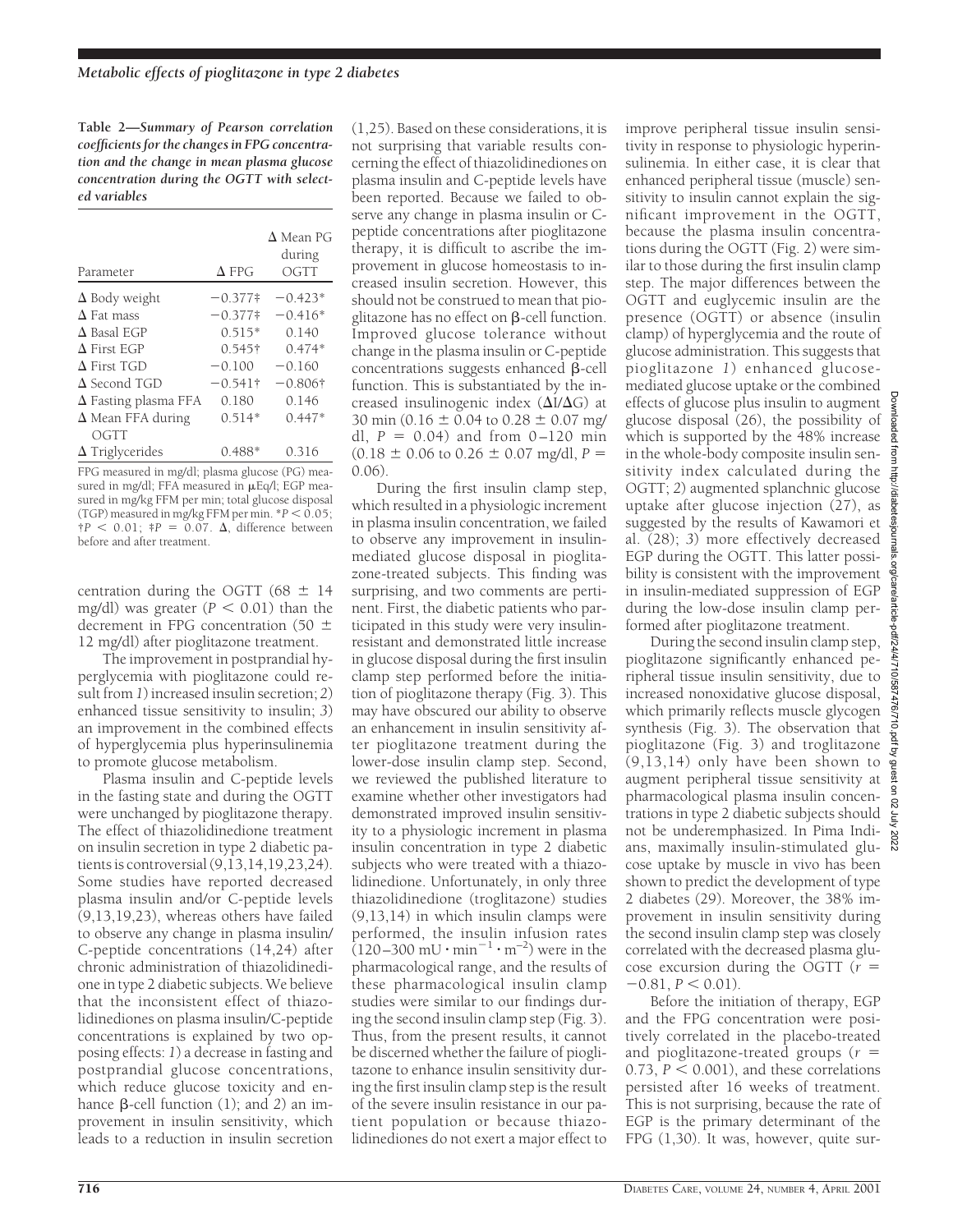prising to not observe a decrease in EGP after pioglitazone therapy, especially because other thiazolidinediones (i.e., troglitazone) have been shown to reduce glucose production in isolated hepatocytes (31) and in type 2 diabetic subjects (9,13). We believe that our failure to document a decrease in EGP after pioglitazone therapy is more a reflection of the study design than a lack of effect of the thiazolidinedione on the liver. Diabetic subjects in the present study had modest fasting hyperglycemia and, during the 3-h period required for tritiated glucose equilibration, the FPG concentration had decreased to 153  $\pm$  10 and 130  $\pm$  11 mg/dl, respectively, before and after 16 weeks of pioglitazone therapy. We have shown that hepatic glucose production does not increase until the FPG exceeds 140 mg/dl (30), and Jeng et al. (32) have reported an even higher threshold: FPG  $\sim$ 160 mg/dl. Because the FPG had decreased to 153 mg/dl before pioglitazone and 130 mg/dl after pioglitazone, one would have expected the EGP to be within the normal range at the time  $(\sim$ 11:30 A.M.) that the measurement of EGP was performed, and this would have obscured any effect of pioglitazone to suppress the basal rate of hepatic glucose release.

Even though we were unable to demonstrate a reduction in EGP after pioglitazone treatment, we believe that our results provide strong evidence that pioglitazone did improve hepatic sensitivity to insulin. In the postabsorptive state, the product of the fasting plasma insulin (FPI) concentration and the EGP provides a direct measure of hepatic insulin resistance and correlates closely with the product of FPI  $\times$  FPG (21). The inverse of  $(FPI \times FPG)$ , therefore, provides an index of hepatic sensitivity to insulin (21). After 16 weeks of pioglitazone therapy, the hepatic insulin sensitivity index increased by 60% from  $0.20 \pm 0.04$  to  $0.32 \pm 0.05$  $(mg/dl)^{-1} \times (\mu U/ml)^{-1}$  (*P* < 0.001). No improvement in the hepatic insulin sensitivity index  $(0.17 \pm 0.03 \text{ to } 0.18 \pm 0.04)$ was observed in the placebo-treated group. The results of the euglycemic insulin clamp study provide further support for an insulin-sensitizing effect of pioglitazone on the liver. Thus, during the first insulin clamp step, pioglitazone enhanced the suppression of EGP by insulin by 45% (0.6 vs. 1.1 mg/kg FFM per minute,  $P < 0.01$ ).

Pioglitazone treatment decreased the fasting plasma FFA concentration and augmented the suppression of plasma FFA during the OGTT (Fig. 2); the latter was correlated with the decrease in plasma glucose concentration during the OGTT ( $r = 0.45$ ,  $P < 0.05$ ). Because elevated plasma FFA levels stimulate gluconeogenesis (33) and impair the suppression of hepatic glucose production in vivo (34), this could explain, in part, the improvement in oral glucose tolerance after pioglitazone treatment. Elevated plasma FFA levels also have been shown to decrease splanchnic (hepatic) glucose uptake in type 2 diabetic individuals (35). It is of interest to speculate that the decrease in plasma FFA concentration is associated with mobilization of lipid from muscle, leading to enhanced muscle sensitivity to insulin (36). The decrease in plasma triglyceride concentration after pioglitazone treatment has been reported with other thiazolidinediones (9,13,23) and is most likely multifactorial, resulting from decreased substrate (reduced plasma FFA and glucose concentrations) delivery to the liver and a direct effect on hepatic synthesis of VLDL (37). The failure to observe any increase in LDL cholesterol (Table 1) is consistent with other clinical trials with pioglitazone (38).

In type 2 diabetic subjects, weight gain is associated with worsening of insulin resistance and a deterioration in glycemic control. In the present study, 16 weeks of pioglitazone treatment was associated with a weight gain of 3.6 kg, and this was entirely accounted for by an increase in fat mass of 3.5 kg. Edema was not observed in any of the subjects. Despite the weight gain, oral glucose tolerance, hepatic insulin sensitivity (first insulin clamp step), and peripheral tissue insulin sensitivity (second insulin clamp step) improved significantly. Improved glycemic control (19,24), despite weight gain, has been reported with other thiazolidinediones, including rosiglitazone and troglitazone. Thiazolidinediones bind to a specific class of receptors (the PPARs) (8). Binding of thiazolidinediones to the PPAR<sub>y</sub> receptor causes preadipocytes to differentiate into mature small adipocytes and induces a number of genes involved in lipogenesis, explaining the increase in body weight (39,40). Although PPARg receptors are present in visceral adipose tissue in humans, they do not seem to be activated by thiazolidinediones (41). This may explain the recent finding that troglitazone-induced weight gain is associated with an increase in subcutaneous fat tissue and a decrease in visceral abdominal fat content (42). Increased visceral fat is associated with insulin resistance (43). If the pioglitazone-associated weight gain in the present study is associated with increased subcutaneous fat and a simultaneous decrease in visceral abdominal fat, as reported by Kelly et al. (42), this could contribute to the improvement in insulin sensitivity and glucose tolerance. The long-term effects of the increased body weight on metabolic and cardiovascular outcomes remain to be determined. It is important, therefore, to emphasize diet therapy in diabetic patients being treated with thiazolidinediones.

In summary, the present results demonstrate that a 16-week course of pioglitazone therapy decreases the fasting and postprandial glucose levels, reduces the  $HbA_{1c}$ , improves hepatic and peripheral tissue sensitivity to insulin, and lowers plasma FFA and triglyceride concentrations despite significant weight gain. These observations contribute to our understanding of the mechanism of action of the thiazolidinediones.

**Acknowledgments**— This work was supported, in part, by a grant from Takeda America.

We thank our nurses, Socorro Mejorado and Magda Ortiz, for their assistance in performing the insulin clamp and oral glucose tolerance tests and for the care of the patients throughout the study; and Elva Chapa and Lorrie Albarado, for expert secretarial assistance in preparing the manuscript.

# **References**

- 1. DeFronzo RA: Pathogenesis of type 2 diabetes: metabolic and molecular implications for identifying diabetes genes. *Diabetes Rev* 4:177–269, 1997
- 2. Reaven GM: Banting lecture: role of insulin resistance in human disease. *Diabetes* 37:595–607, 1988
- 3. Lillioja S, Mott DM, Howard BV, Bennett PH, Yki-Jarvinen H, Freymond D, Nyomba BL, Zurlo F, Swinburn B, Bogardus C: Impaired glucose tolerance as a disorder of insulin action longitudinal and cross-sectional studies in Pima Indians. *N Engl J Med* 318:1217–1225, 1988
- 4. UK Prospective Diabetes Study Group: Intensive blood-glucose control with sulphonylureas or insulin compared with conventional treatment and risk of com-

Lou

http://diabe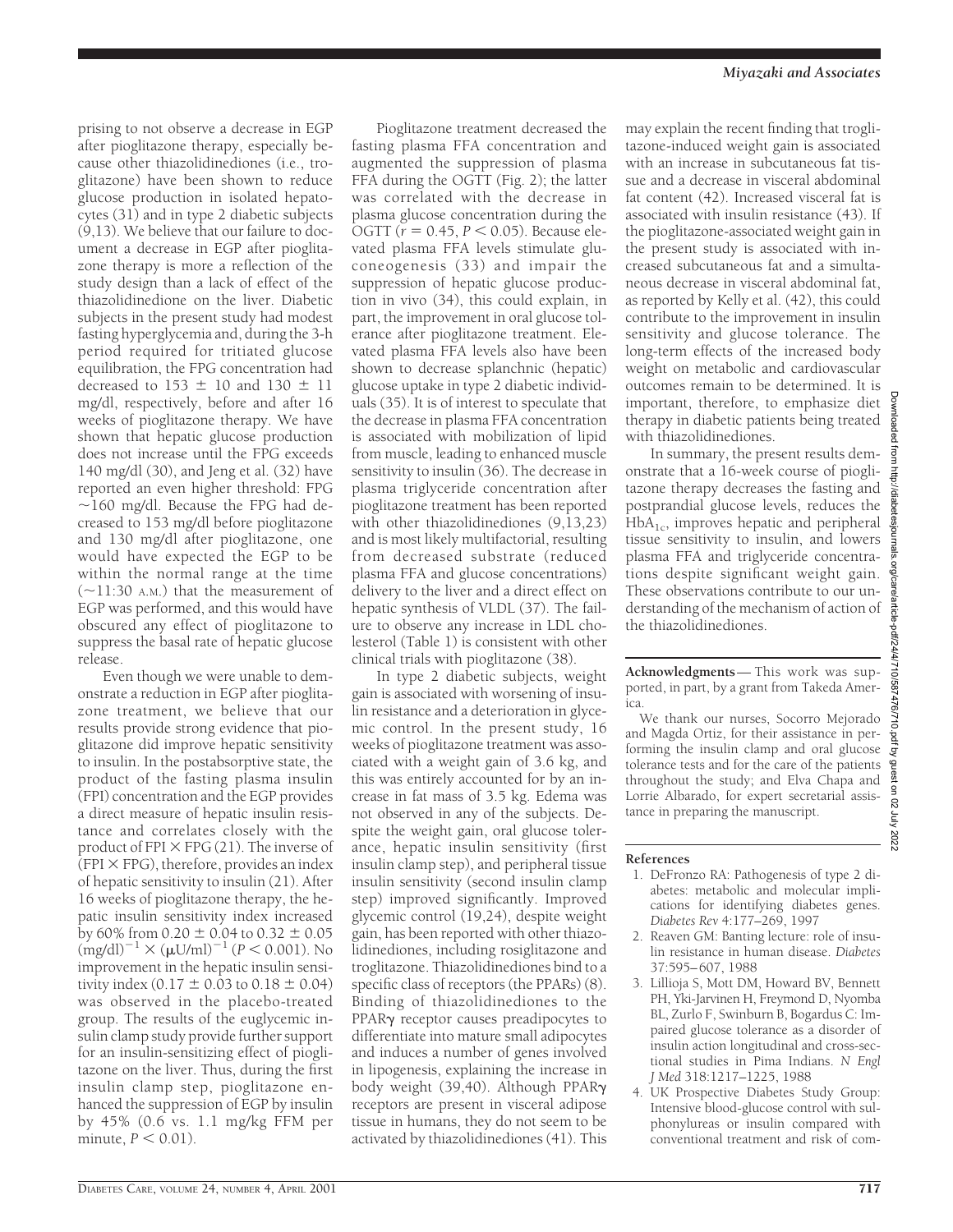plications in patients with type 2 diabetes (UKPDS). *Lancet* 352:837–853, 1998

- 5. Bennett PH: Sequential changes in serum insulin concentration during development of non-insulin-dependent diabetes. *Lancet* 1:1356–1359, 1989
- 6. DeFronzo RA: Pharmacologic therapy for type 2 diabetes mellitus. *Ann Intern Med* 131:281–303, 1999
- 7. DeFronzo RA, Goodman AM: Efficacy of metformin in patients with non-insulin dependent diabetes mellitus. *N Engl J Med* 333:541–549, 1995
- 8. Spiegelman BM: PPAR-y: adipogenic regulator and thiazolidinedione receptor. *Diabetes* 47:507–514, 1998
- 9. Suter SL, Nolan JJ, Wallace P, Gumbiner B, Olefsky JM: Metabolic effects of new oral hypoglycemic agent CS-045 in NIDDM subjects. *Diabetes Care* 15:193– 203, 1992
- 10. Horton ES, Whitehouse F, Ghazzi MN, Venable TC, The Troglitazone Study Group, Whitecomb RW: Troglitazone in combination with sulfonylurea restores glycemic control in patients with type 2 diabetes. *Diabetes Care* 21:1462–1469, 1998
- 11. Hofmann C, Lorenz K, Colca JR: Glucose transport deficiency in diabetic animals is corrected by treatment with oral antihyperglycemic agent pioglitazone. *Endocrinology* 129:1915–1925, 1991
- 12. Kemnitz JW, Elson DF, Roecker EB, Baum ST, Bergman RN, Meglasson MD: Pioglitazone increases insulin sensitivity, reduces blood glucose, insulin, and lipid levels, and lowers blood pressure in obese, insulin-resistant rhesus monkeys. *Diabetes* 43:204–211, 1994
- 13. Maggs DG, Buchanan TA, Burant CF, Cline G, Gumbiner B, Hsueh WA, Inzucchi S, Kelley D, Nolan J, Olefsky JM, Polonsky KS, Silver D, Valiquett TR, Shulman GI: Metabolic effects of troglitazone monotherapy in type 2 diabetes mellitus: a randomized, double-blind, placebo-controlled trial. *Ann Intern Med* 128:176–185, 1998
- 14. Inzucchi SE, Maggs D, Spollet GR, Page SL, Rife FS, WaltonV, Shulman GI: Efficacy and metabolic effects of metformin and troglitazone in type II diabetes mellitus. *N Engl J Med* 338:867–872, 1998
- 15. Bonora E, Del Prato S, Bonadonna RC, Gulli G, Solini A, Shank ML, Ghiatas AA, Lancaster JL, Kilcoyne RF, Alyassin AM, DeFronzo RA: Total body fat content and fat topography are associated differently with in vivo glucose metabolism in nonobese and obese nondiabetic women. *Diabetes* 41:1151–1159, 1992
- 16. DeFronzo RA, Tobin JD, Anders R: Glucose clamp technique: a method for quantifying insulin secretion and resistance. *Am J Physiol* 237:E214–E223, 1979
- 17. Steele R: Influence of glucose loading and

of injected insulin on hepatic glucose output. *Ann N Y Acad Sci* 82:420–430, 1959

- 18. Hume R, Weyers E: Relationship between total body water and surface area in normal and obese subjects. *J Clin Pathol* 24: 234–238, 1971
- 19. Patel J, Anderson RJ, Rapaport EB: Rosiglitazone monotherapy improves glycemic control in patients with type 2 diabetes: a twelve week, randomized, placebo-controlled study.*Diab Obesity Metab* 1:165–172, 1999
- 20. Landau BR, Wahren J, Chandramoull V, Schumann WC, Ekberg K, Kalhan SC: Contributions of gluconeogenesis to glucose production in the fasted state. *J Clin Invest* 98:378–385, 1996
- 21. Matsuda M, DeFronzo RA: Insulin sensitivity indices obtained from oral glucose tolerance testing: comparison with the euglycemic insulin clamp. *Diabetes Care* 22: 1462–1470, 1999
- 22. Simonson DC, Kouridas IA, Feinglos M, Shamoon H, Fischette CT: Efficacy, safety, and dose-response characteristics of glipizide gastrointestinal therapeutic system on glycemic control and insulin secretion in NIDDM: results of two multicenter, randomized, placebo-controlled clinical trials: the Glipizide Gastrointestinal Therapeutic System Study Group. *Diabetes Care* 20: 597–606, 1997
- 23. Fonseca VA, Valiquett TR, Huang SM, Ghazzi MN, Whitcomb RW, the Troglitazone Study Group: Troglitazone monotherapy improves glycemic control in patients with type 2 diabetes mellitus: a randomized, controlled study. *J Clin Endocrinol Metab* 83:3169–3176, 1998
- 24. Mori Y, Murakawa Y, Okada K, Horikoshi H, Yokoyama J, Yajima N, Ikeda Y: Effect of troglitazone on body fat distribution in type 2 diabetic patients. *Diabetes Care* 22: 908–912, 1999
- 25. Diamond MP, Thornton K, Connolly-Diamond M, Sherwin RS, DeFronzo RA: Reciprocal variation in insulin-stimulated glucose uptake and pancreatic insulin secretion in women with normal glucose tolerance. *J Soc Gynecol Invest* 2:708–715, 1995
- 26. Del Prato S, Simonson DC, Sheehan P, Cardi F, DeFronzo RA: Studies on the mass action effect of glucose in diabetes: evidence for glucose resistance. *Diabetologia* 40:687–697, 1997
- 27. DeFronzo RA, Ferrannini E, Hendler R, Wahren J, Felig P: Influence of hyperinsulinemia, hyperglycemia, and the route of glucose administration on splanchnic glucose exchange. *Proc Natl Acad SciUSA* 75:5173–5177, 1978
- 28. Kawamori R, Matsuhisa M, Kinoshita J, Mochizuki K, Niwa M, Arisaka T, Ikeda M, Kubota M, Wada M, Kanda T, Ikebuchi M, Tohdo R, Yamasaki Y, AD-483G

Clamp-OGL Study Group: Pioglitazone enhances splanchnic glucose uptake as well as peripheral glucose uptake in noninsulin-dependent diabetes mellitus. *Diabetes Res Clin Pract* 41:35–43, 1998

- 29. Lillioja S, Mott D, Spraul M, Ferrar R, Foley J, Ravussin E, Knowler WC, Bennett P, Bogardus C: Insulin resistance and insulin secretory dysfunction as precursors of non-insulin dependent diabetes mellitus. *N Engl J Med* 329:1988–1992, 1993
- 30. DeFronzo RA, Ferrannini E, Simonson DC: Fasting hyperglycemia in non-insulin dependent diabetes mellitus: contributions of excessive hepatic glucose production and impaired tissue glucose uptake. *Metabolism* 38:387–395, 1989
- 31. Ciaraldi TP, Gilmore A, Olefsky JM, Goldberg M, Heidenreich KA: In vitro studies on the action of CS-045, a new antidiabetic agent. *Metabolism* 39:1056–1062, 1990
- 32. Jeng C-Y, Sheu WHH, Fuh MM-T, Chen T, Reaven GM: Relationship between hepatic glucose production and fasting plasma glucose concentration in patients with NIDDM. *Diabetes* 43:1440–1444, 1994
- 33. Chen X, Igbal N, Boden G: The effect of free fatty acids on gluconeogenesis and glycogenolysis in normal subjects. *J Clin Invest* 103:365–372, 1999
- 34. Ferrannini E, Barrett EJ, Bevilacqua S, De-Fronzo RA: Effect of fatty acids on glucose production and utilization in humans. *J Clin Invest* 72:1737–1747, 1983
- 35. Tomita T, Yamasaki Y, Kubota M, Tohdo R, Katsura M, Ikeda M, Nakahara I, Shiba Y, Matsuhisa M, Hori M: High plasma free fatty acids decrease splanchnic glucose uptake in patients with non-insulin-dependent diabetes mellitus. *Endocr J* 45: 165–173, 1998
- 36. Perseghin G, Seifo P, De Cobelli F, Pagliato E, Battezzatl A, Arcelloni C, Vanzulli AN, Testolin G, Pozza G, Del Maschio A, Luzi L: Intramyocellular triglyceride content is a determinant of in vivo insulin resistant in humans:  $a<sup>-1</sup>H-$ <sup>13</sup>C-nuclear magnetic resonance spectroscopy assessment in offspring of type 2 diabetic patients. *Diabetes* 48:1600–1606, 1999
- 37. Schoonjans K, Staels B, Auwerk J: Role of the peroxisome proliferator-activated receptor (PPAR) in mediating the effects of fibrates and fatty acids on gene expression. *J Lipid Res* 37:907–925, 1996
- 38. Egan JW, Mathisen AL, Pioglitazone Group: The effect of pioglitazone on glucose control and lipid profile in patients with type 2 diabetes (Abstract). *Diabetes* 49 (Suppl. 1):A105, 2000
- 39. Hallakau S, Doare F, Foufelle F, Kergost M, Guerre-Millo M, Berthault MF, Dugail